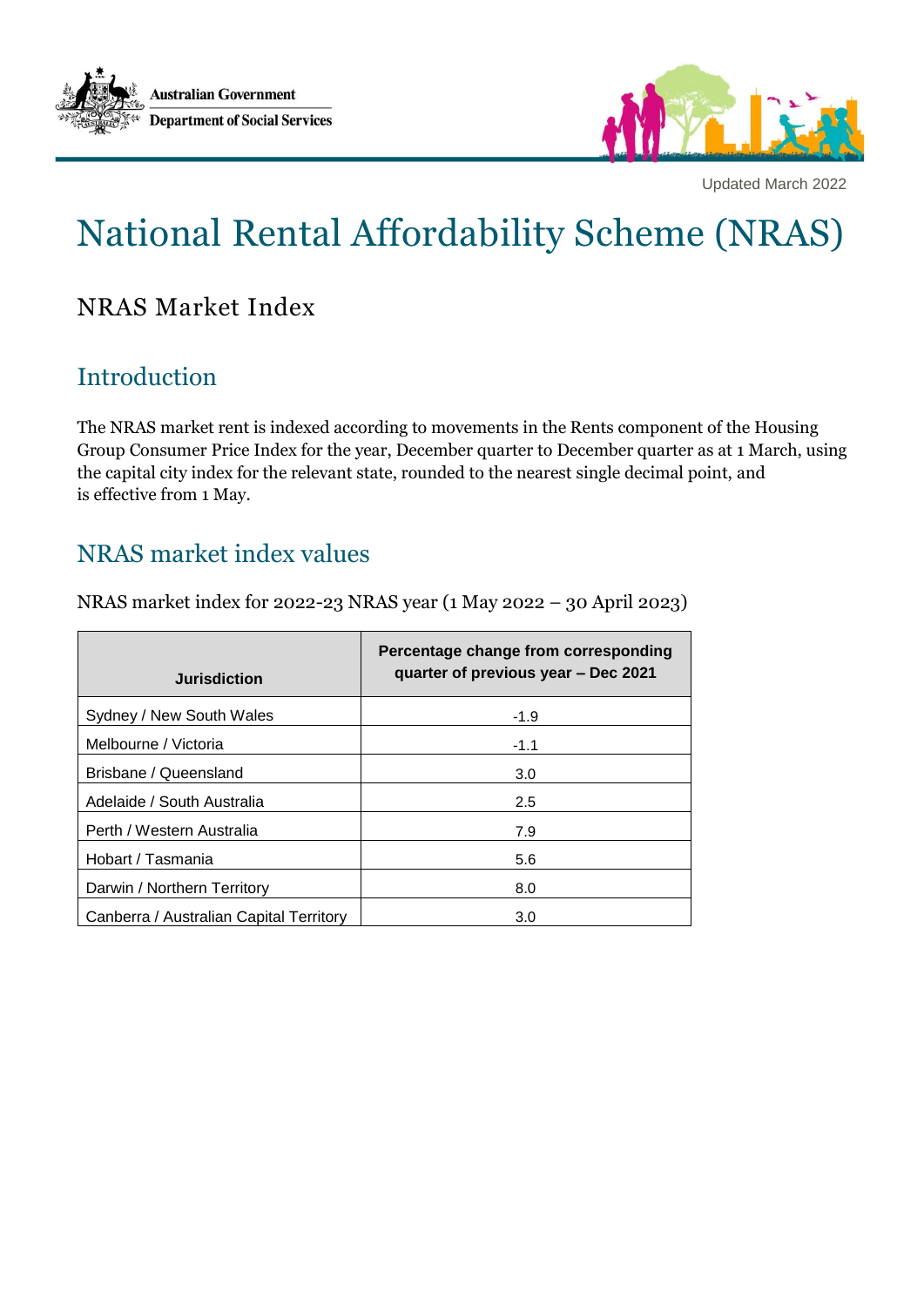| <b>Jurisdiction</b>        | Percentage change from corresponding<br>quarter of previous year - Dec 2020 |
|----------------------------|-----------------------------------------------------------------------------|
| Sydney / New South Wales   | $-2.8$                                                                      |
| Melbourne / Victoria       | $-1.0$                                                                      |
| Brisbane / Queensland      | $-0.3$                                                                      |
| Adelaide / South Australia | 1.2                                                                         |

Perth / Western Australia -0.8 Hobart / Tasmania 2.6 Darwin / Northern Territory **Canadian Control** 43.6 Canberra / Australian Capital Territory | 1.4

NRAS market index for 2021-22 NRAS year (1 May 2021 – 30 April 2022)

| <b>Jurisdiction</b>                     | Percentage change from corresponding<br>quarter of previous year – Dec 2019 |
|-----------------------------------------|-----------------------------------------------------------------------------|
| Sydney / New South Wales                | $-0.8$                                                                      |
| Melbourne / Victoria                    | 1.7                                                                         |
| Brisbane / Queensland                   | 0.3                                                                         |
| Adelaide / South Australia              | 1.0                                                                         |
| Perth / Western Australia               | $-1.1$                                                                      |
| Hobart / Tasmania                       | 5.6                                                                         |
| Darwin / Northern Territory             | -6.6                                                                        |
| Canberra / Australian Capital Territory | 2.7                                                                         |

NRAS market index for 2019-20 NRAS year (1 May 2019 – 30 April 2020)

| <b>Jurisdiction</b>                     | Percentage change from corresponding<br>quarter of previous year - Dec 2018 |
|-----------------------------------------|-----------------------------------------------------------------------------|
| Sydney / New South Wales                | 1.4                                                                         |
| Melbourne / Victoria                    | 1.8                                                                         |
| Brisbane / Queensland                   | 0.0                                                                         |
| Adelaide / South Australia              | 1.1                                                                         |
| Perth / Western Australia               | $-6.1$                                                                      |
| Hobart / Tasmania                       | 5.4                                                                         |
| Darwin / Northern Territory             | $-4.4$                                                                      |
| Canberra / Australian Capital Territory | 3.0                                                                         |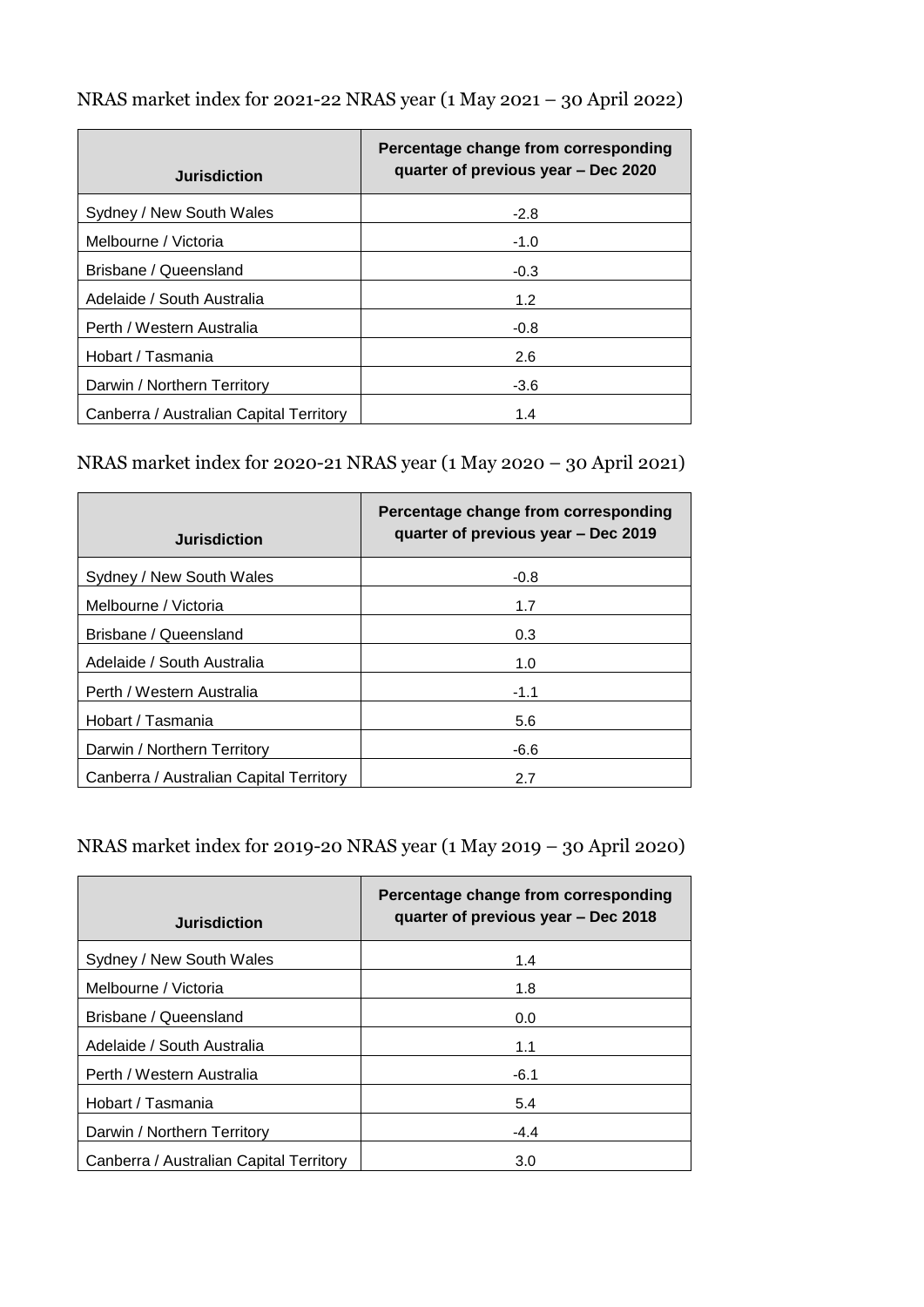| <b>Jurisdiction</b>                     | Percentage change from corresponding<br>quarter of previous year – Dec 2017 |
|-----------------------------------------|-----------------------------------------------------------------------------|
| Sydney / New South Wales                | 2.4                                                                         |
| Melbourne / Victoria                    | 1.8                                                                         |
| Brisbane / Queensland                   | $-0.4$                                                                      |
| Adelaide / South Australia              | 0.2                                                                         |
| Perth / Western Australia               | $-7.1$                                                                      |
| Hobart / Tasmania                       | 3.5                                                                         |
| Darwin / Northern Territory             | $-5.6$                                                                      |
| Canberra / Australian Capital Territory | 0.2                                                                         |

NRAS market index for 2018-19 NRAS year (1 May 2018 – 30 April 2019)

# NRAS market index for 2017-18 NRAS year (1 May 2017 – 30 April 2018)

| <b>Jurisdiction</b>                     | Percentage change from corresponding<br>quarter of previous year – Dec 2016 |
|-----------------------------------------|-----------------------------------------------------------------------------|
| Sydney / New South Wales                | 2.5                                                                         |
| Melbourne / Victoria                    | 1.6                                                                         |
| Brisbane / Queensland                   | 0.2                                                                         |
| Adelaide / South Australia              | 0.9                                                                         |
| Perth / Western Australia               | $-7.2$                                                                      |
| Hobart / Tasmania                       | 3.5                                                                         |
| Darwin / Northern Territory             | - 8.2                                                                       |
| Canberra / Australian Capital Territory | 2.3                                                                         |

NRAS market index for 2016-17 NRAS year (1 May 2016 – 30 April 2017)

| <b>Jurisdiction</b>                     | Percentage change from corresponding<br>quarter of previous year - Dec 2015 |
|-----------------------------------------|-----------------------------------------------------------------------------|
| Sydney / New South Wales                | 2.3                                                                         |
| Melbourne / Victoria                    | 1.7                                                                         |
| Brisbane / Queensland                   | 1.0                                                                         |
| Adelaide / South Australia              | 1.2                                                                         |
| Perth / Western Australia               | $-2.9$                                                                      |
| Hobart / Tasmania                       | 1.0                                                                         |
| Darwin / Northern Territory             | $-2.7$                                                                      |
| Canberra / Australian Capital Territory | - 1.5                                                                       |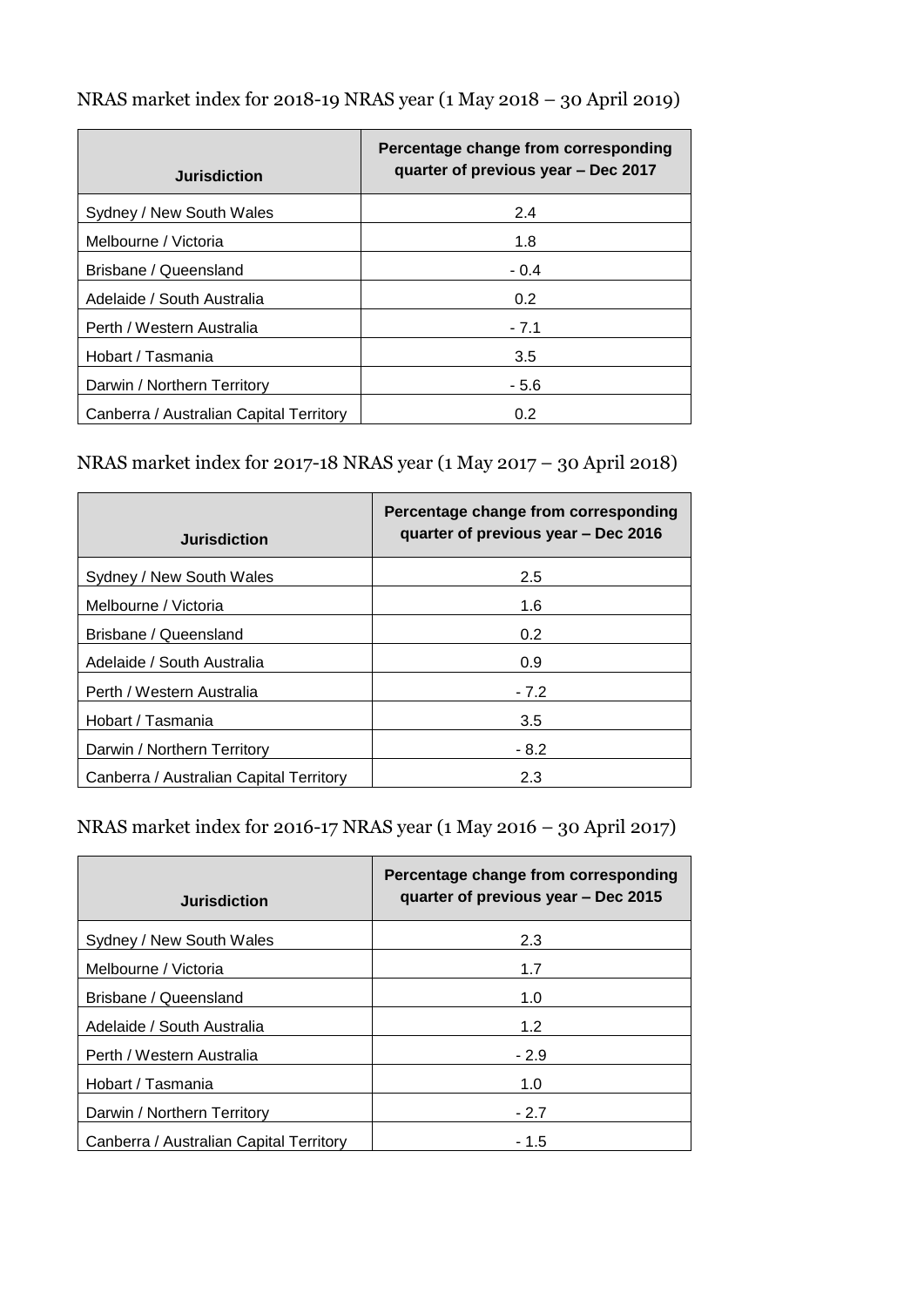| <b>Jurisdiction</b>                     | Percentage change from corresponding<br>quarter of previous year – Dec 2014 |
|-----------------------------------------|-----------------------------------------------------------------------------|
| Sydney / New South Wales                | 3.2                                                                         |
| Melbourne / Victoria                    | 2.4                                                                         |
| Brisbane / Queensland                   | 2.0                                                                         |
| Adelaide / South Australia              | 1.7                                                                         |
| Perth / Western Australia               | 1.5                                                                         |
| Hobart / Tasmania                       | 1.0                                                                         |
| Darwin / Northern Territory             | 2.7                                                                         |
| Canberra / Australian Capital Territory | - 1.8                                                                       |

NRAS market index for 2015-16 NRAS year (1 May 2015 – 30 April 2016)

### NRAS market index for 2014-15 NRAS year (1 May 2014 – 30 April 2015)

| <b>Jurisdiction</b>                     | Percentage change from corresponding<br>quarter of previous year – Dec 2013 |
|-----------------------------------------|-----------------------------------------------------------------------------|
| Sydney / New South Wales                | 3.4                                                                         |
| Melbourne / Victoria                    | 2.0                                                                         |
| Brisbane / Queensland                   | 2.1                                                                         |
| Adelaide / South Australia              | 2.4                                                                         |
| Perth / Western Australia               | 5.8                                                                         |
| Hobart / Tasmania                       | 1.0                                                                         |
| Darwin / Northern Territory             | 8.4                                                                         |
| Canberra / Australian Capital Territory | 0.4                                                                         |

NRAS market index for 2013-14 NRAS year (1 May 2013 – 30 April 2014)

| <b>Jurisdiction</b> | Percentage change from corresponding<br>quarter of previous year - Dec 2012 |
|---------------------|-----------------------------------------------------------------------------|
| Sydney              | 4.4                                                                         |
| <b>Brisbane</b>     | 2.5                                                                         |
| Perth               | 2.7                                                                         |
| Hobart              | 2.5                                                                         |
| Canberra            | 6.5                                                                         |
| Melbourne           | 1.7                                                                         |
| Adelaide            | 4.2                                                                         |
| Darwin              | 3.1                                                                         |